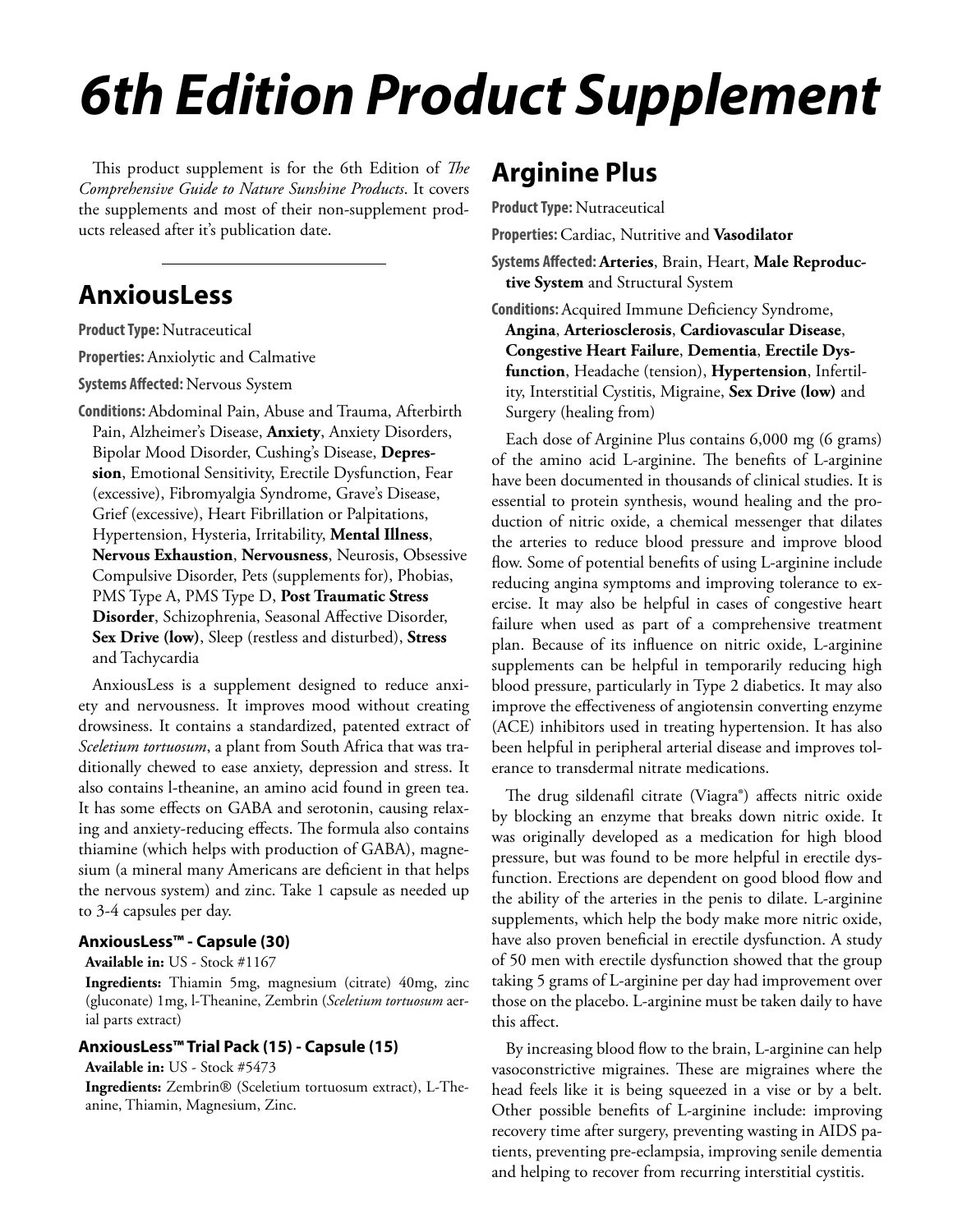In addition to L-arginine, Arginine Plus contain other nutrients known to have a beneficial effect on cardiovascular health, such as vitamin C, vitamin D3 and vitamin K2. Suggested use is one rounded scoop (12.5 g) daily.

**Warnings:** Research shows that high doses of L-arginine are probably safe for short term use (up to three months). Safety data for long term use of high doses of l-arginine is lacking, but so far there are no reported adverse reactions to long term use.

#### **Arginine Plus Mixed Berry - Bulk Powder (377 g.)**

**Available in:** Canada - Stock #8200

**Ingredients:** L-arginine 6000mg, L-citrulline 270mg, vitamin C 60mg, resveratrol 12.5mg, B6 2mg, folic acid 400mcg, vitamin D3 25mcg-1000IU, vitamin K2 20mcg, vitamin B12 6mcg, citric acid, xylitol, pomegranate flavor, DL-malic acid, natural citrus sweetener, silicon dioxide, citrus blend natural flavor, huckleberry flavor blend, D-ribose, stevia leaf extract, grape skin extract

### **Aromatherapy Diffusers**

### **Product Type:** Appliance

Aromatherapy diffusers are used to disperse small amounts of essential oils into the air. Oils can be diffused to prevent the spread of infection (purifying the air), to help treat infections (especially in the lungs) and to create a particular mood in a room. It's a good idea to not run a diffuser continuously as it can put an overpowering amount of a fragrance in a room. Generally speaking 15-60 minutes two or three times a day is good.

#### **Professional Series Nebulizing Diffuser**

**Available in:** US - Stock #3963

A high quality diffuser with built in timers using state of the art cold diffusion technology.

### **Ultrasonic Authentic Essential Oil Diffuser**

**Available in:** US & Canada - Stock #3889 Uses ultrasonic technology to diffuse oils. Helps to humidify dry air at the same time.

#### **Mini USB Travel Essential Oil Diffuser**

**Available in:** US - Stock #6964 Portable USB diffuser, which can be used in a car, hotel room or other locations away from home.

#### **Aroma Plug-In Diffuser**

**Available in:** US - Stock #3895

A miniature plug-in diffuser that uses scent cards. Comes with 10 cards.

### **Aromatherapy Tools**

These are aromatherapy tools designed to help you utilize essential oils therapeutically.

#### **Bottle with Sprayer (2 fl. oz.)**

**Available in:** US - Stock #3936

A two ounce spray bottle for making aromatherapy hydrosols to spray. Can also be used for spraying silver shield or diluted flower essences.

#### **Clear Roll-on Bottle**

**Available in:** US - Stock #3950

Use to mix essential oils with a fixed oil to roll on the skin for mood enhancement or use as a perfume.

#### **Diffuser Scent Cards**

**Available in:** US - Stock #3951

Ten extra cards for the plug-in diffuser.

#### **Essential Oil Scent Sticks**

**Available in:** US - Stock #3967

50 sticks for use in teaching people about essential oils. Put a drop of an oil on the stick and pass it around so people smell the essential oil.

#### **Dropper**

**Available in:** US - Stock #1783 Dropper for two ounce bottle.

### **Detox Basics (30 day)**

**Product Type:** Pack

**Properties:** Antibacterial, Cholagogue, Detoxifying, Hepatic and Hepatoprotective

**Systems Affected:** Hepatic System, Immune System and Intestinal System

**Conditions:** Chemical Poisoning, Environmental Pollution, Heavy Metal Poisoning, Irritable Bowel Syndrome, Leaky Gut Syndrome, Liver Detoxification and Small Intestinal Bacterial Overgrowth

The Detox Basics system is a pack of supplements that support general detoxification and gastrointestinal health. The product is designed to help balance gut microbes, overcoming intestinal dysbiosis and promoting the growth of friendly intestinal microbes. It also contains nutrients that aid the liver's ability to detoxify chemicals to protect the body from environmental pollutants. Because it does not contain any stimulant laxatives, it is a great program to stay on for long term detoxification after doing a colon cleanse. Take the contents of one packet (which contains 2 tablets and 4 capsules) before a meal, ideally breakfast, once daily.

**Warnings:** Cleansing is generally contraindicated during pregnancy and nursing, but this cleaning program is probably safe for pregnant women and nursing mothers.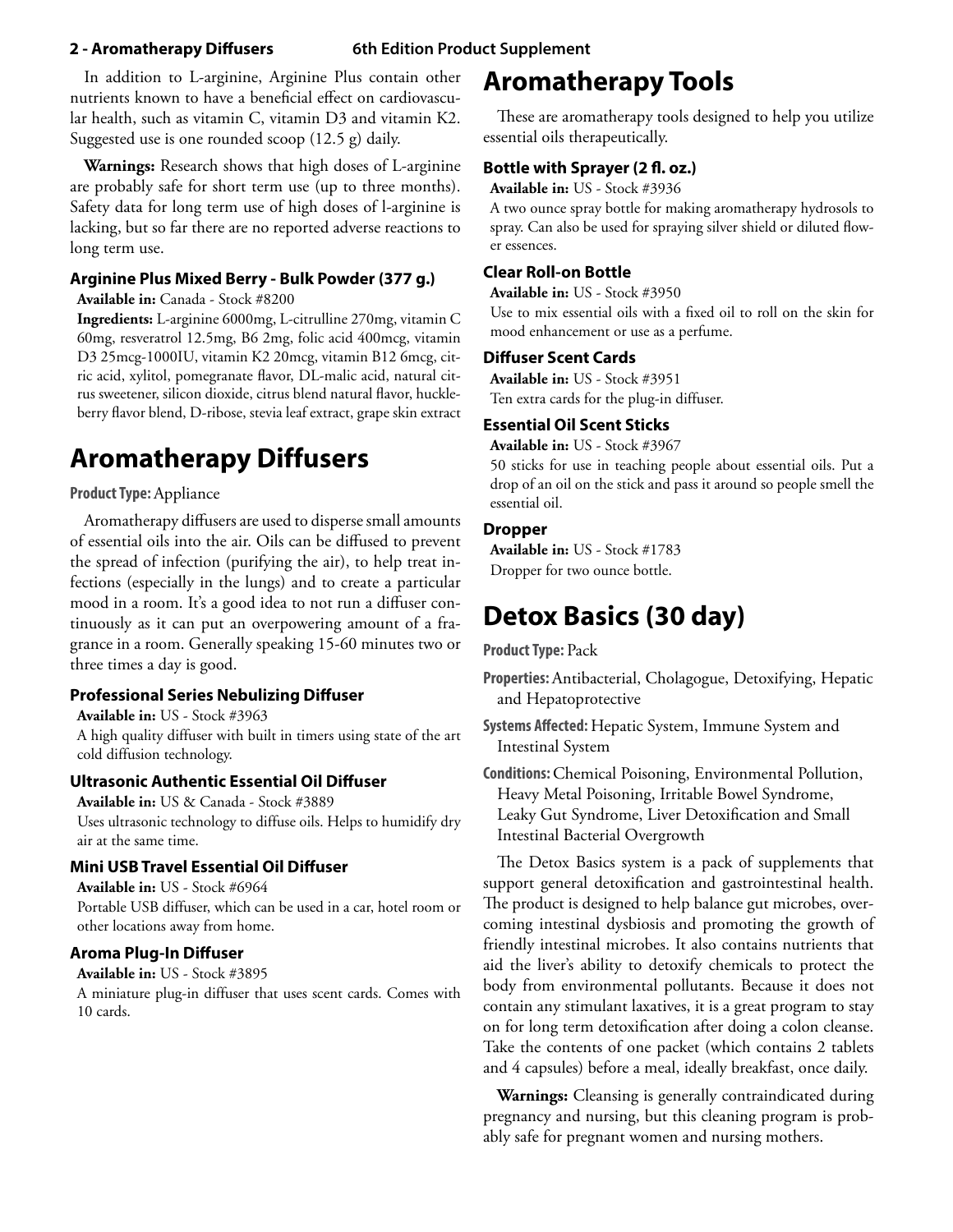#### **Detox Basics (30 day) - Packets**

**Available in:** US - Stock #3986

**Ingredients:** Vitamin A, Berberine from Indian Barberry root, N-Acetyl Cysteine (glutathione precursor), Vitamin C, Milk Thistle seed extract, Dandelion root, Bacillus coagulans (shelfstable probiotic), Inositol, Choline bitartrate, Turmeric rhizome and prebiotic fiber (food for probiotics).

### **Equolibrium**

**Product Type:** Nutrient

- **Properties:** Anti-inflammatory, Anticancer, Antioxidant and Vasodilator
- **Systems Affected: Breasts**, Circulatory System, **Prostate** and Skin
- **Conditions: Benign Prostate Hyperplasia**, **Cancer (prevention)**, Prostatitis and Triglycerides (high)

Equilibrium™ contains equol, a substance produced from the isoflavone daidzein. Some people produce it naturally when eating foods from the legume family that contain daidzein. The richest sources of daidzein are soy beans, fava beans and kudzu. Smaller quantities are also found in peas, other beans and red clover (also in the legume family). There are also small amounts in grains, nuts, coffee, tea and currants.

Certain strains of intestinal bacteria transform daidzein into equol. Only about 25-30 percent of people in Western countries appear to be able to make this conversion as opposed to 50-60 percent of people from Asian countries like Japan, Korea and China.

Equol binds to dihydrotestosterone (DHT) a metabolite of testosterone that stimulates prostate growth. Excess DHT is believed to cause benign prostatic hyperplasia (BPH) as men grow older. Most drugs for BPH work by blocking the enzyme that converts testosterone to DHT. Unfortunately, this enzyme is also involved in numerous other body processes, so side effects are numerous. Equol simply prevents DHT from binding to the prostate. In addition to binding to DHT, equol also binds and acts as an agonist to the estrogen receptor beta, which down-regulates the androgen receptors that DHT binds to, which further reduces the tendency of prostate cells to proliferate.

In addition to aiding BPH, research suggests that equol may be helpful for menopausal symptoms such as hot flashes, muscle pain and mood changes. It may also help to prevent estrogen-dependent cancers such as prostate cancer and breast cancer. One study suggested in may prevent breast cancer cells from proliferating. Other research suggests possible benefits for balancing blood sugar, reducing the risk of heart disease and possibly aiding healthier skin during aging.

Equolibrium™may be helpful for reducing BPH in men when taken regularly for 3-6 months, although some men may notice benefits within 4-6 weeks. Suggested dose is 1 capsule twice daily.

**Warnings:** Consult with a physician before taking Equolibrium with prescription prostate medications.

### **Equolibrium™ - Capsule (60)**

**Available in:** US - Stock #3542 **Ingredients:** Equol (6 mg.)

### **Essential Oil Kit**

A kit containing ten 5ml bottles of the top selling singles and popular blends.

### **Authentic Essential Oils Kit - Essential Oil**

**Available in:** US - Stock #3878

**Ingredients:** Ten essential oils and blends: lemon, peppermint, lavender organic, tea tree, frankincense organic, inspire uplifting blend, essential shield, core balancing blend, refuge calming blend, recover soothing Blend

### **Flax Hull Lignans**

**Product Type:** Herbal Extract

- **Properties: Anticancer**, Antioxidant, Demulcent, **Phytoestrogen** and Soothing
- **Systems Affected: Breasts**, Female Reproductive System, **Large Intestines (Colon)** and Prostate

**Conditions:** Cancer (natural therapy for) and **Cancer (prevention)**

Flax has many health benefits. It is best known for its oil that is rich in essential fatty acids, but flax is also a rich source of phytoestrogens known as lignans. There are 27 different lignans in flax, one of the main one's being secoisolariciresinol diglycoside (SDG). Research suggests that the SDG lignan is a powerful antioxidant. Researcher also suggests that the flax lignans are powerful phytoestrogens that can block the effects of xenoestrogens and reduce the risk of breast cancer and other estrogen-dependent cancers. This makes this product valuable for women who wish to reduce their risk of breast cancer, but it also makes it an effective weapon in helping people with estrogen-dependent cancers to heal (when used as part of a comprehensive program). Suggested use is one scoop (5 grams) daily in food or liquid.

### **Flax Hull Lignans - Can - Bulk Powder (200 g)**

**Available in:** Canada - Stock #1102 **Ingredients:** Flaxseed hulls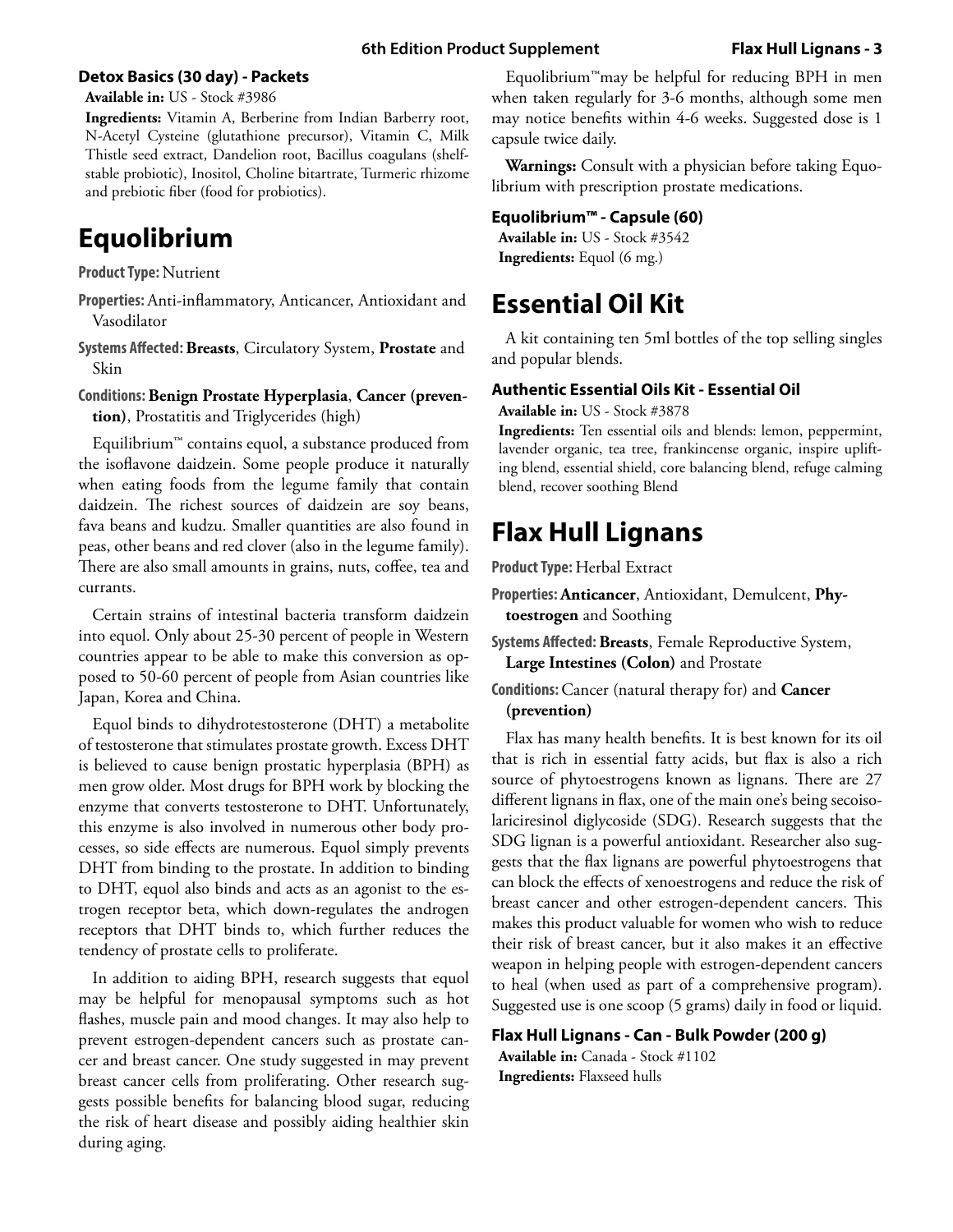### **IN.FORM Metabolic Age Support Cardio Kit**

**Product Type:** Pack

**Properties:** Anticholesteremic, Antioxidant, Cardiac and Nutritive

**Systems Affected:** Arteries and Heart

**Conditions:** Cardiovascular Disease, Cholesterol (high), Erectile Dysfunction, Free Radical Damage and Hypertension

This is a pack of nutrients and herbs to improve function of the cardiovascular system. It contains antioxidants to reduce the inflammation that is at the root of heart disease, vitamins and minerals necessary for both circulatory and general health and amino acids that are helpful for cardiovascular function. It can help to normalize cholesterol levels, but more importantly, prevent cholesterol from oxidizing. Only oxidized cholesterol can form arterial plaque. Many of its ingredients can also help to normalize blood pressure.

The Cardio Kit does a lot more than just support the health of the cardiovascular system. It also aids the immune system, preventing free radical damage and reducing the chronic inflammation involved in degenerative disease. It also supports liver detoxification and helps protect brain and nerve function. Recommended dose is one packet daily.

### **IN.FORM Metabolic Age Support Cardio Kit (30 day) - Packets**

#### **Available in:** US - Stock #3096

**Ingredients:** Antioxidant Blend: Apple fruit extract, turmeric root & rhizome extract, green tea leaf extract, grape seed extract, mangosteen pericarp extract, grape skin extract, olive leaf extract, blueberry fruit concentrate, capsicum fruit; bergamot orange fruit extract; fish oil (EPA/DHA); Vitamins: A, C, D3, E, B1, B2, niacin, B6, B12, biotin, folic acid, pantothenic acid; Minerals: iodine, magnesium, zinc, selenium, copper, manganese, calcium, phosphorus, chromium; Other nutrients: inositol, p-aminobenzoic acid, choline, lycopene, chlorophyll, hesperidin bioflavonoid extract, lemon bioflavonoid extract, rutin; Antioxidant Fruit Blend: white grape, apple, pear, orange, pineapple, cherry, strawberry, blueberry; Herbs and vegetables: dandelion root, alfalfa, asparagus, broccoli, cabbage, rose hips, kelp, cranberry, mangosteen, carrot, spinach, tomato, açai berry, pomegranate fruit: Amino Acids: l-leucine, l-lysine, l-valine, l-isoleucine, l-phenylalanine, l-threonine, l-arginine, l-methionine, l-tyrosine and l-cysteine.

### **IN.FORM Metabolic Age Support System**

### **Product Type:** Pack

**Properties:** Anti-obesic, Anticholesteremic, Antioxidant and Nutritive

**Systems Affected:** Circulatory System

### **Conditions: Aging (prevention)**, Cardiovascular Disease, Cholesterol (high), Free Radical Damage and **Weight Loss**

The IN.FORM system is a set of products that have been clinically tested to help improve key health factors involved in metabolic age. These include base metabolic rate, lean muscle mass to fat ratio, health blood sugar and triglyceride levels and maintenance of a healthy GI tract and gut microbiome. Used in conjunction with other good health habits like exercise, adequate sleep and a healthy diet, the supplements in this program can help to prevent and reverse factors involved in premature aging and the development of chronic diseases.

There are two product packs in the IN.FORM system. The first is the Metabolic Age Support System, which helps to eliminate unhealthy gut flora, restore healthy gut flora, reset your metabolism and replenish your body with the nutrients it needs to repair and maintain healthy structures and functions. The second is the Metabolic Age Support Maintenance System, a follow-up program for ongoing maintenance.

Both packs contain Metabolic Age Support Protein Shakes, which come in your choice of pea, rice or whey protein. These meal replacement shakes supply not only protein, but basic vitamins and minerals and dietary fiber. Both systems also contain an IN.FORM Probiotic and Cardio Kit. The probiotic supplement supplies eighteen billion friendly bacteria from eleven different strains. The Cardio Kit supports the health of the cardiovascular system and supplies additional vitamins and minerals, antioxidants, essential fatty acids and nutrients that provide numerous other health benefits. The initial Metabolic Age Support System also contains a berberine supplement, which aids rebalancing the friendly flora of the gut and provides immune and detoxification support. The follow-up maintenance program contains a drink pack called Purify, which helps to maintain daily detoxification. All of the IN.FORM products can also be purchased singularly.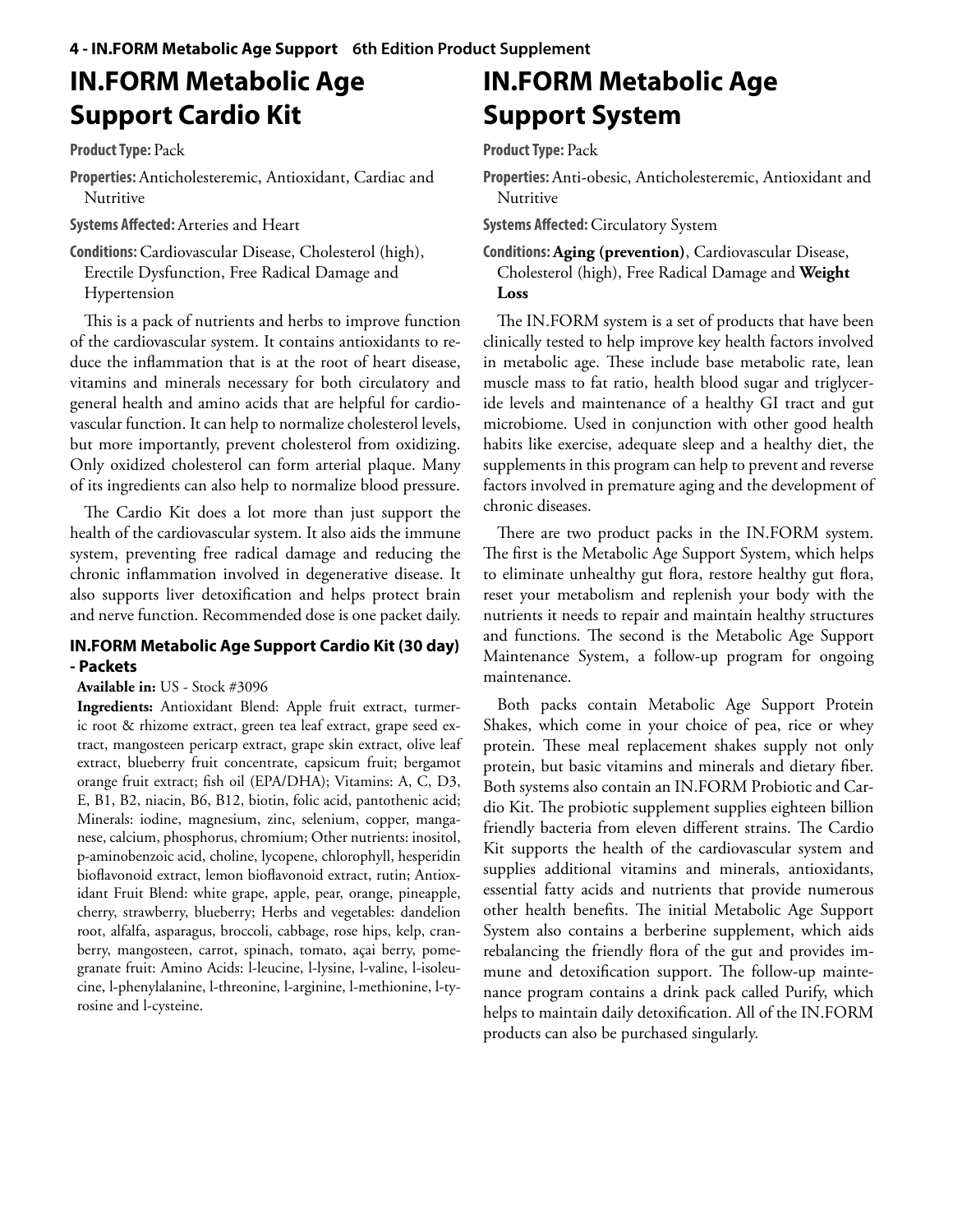#### **IN.FORM Metabolic Age Support System - Pea**

**Available in:** US - Stock #P94986 **Ingredients:** 4 bags of Metabolic Age Support Shake – Pea Protein, 1 Cardio Kit, 1 Berberine, 1 Probiotic

#### **IN.FORM Metabolic Age Support System - Soy**

**Available in:** US - Stock #P94989 **Ingredients:** 4 bags of Metabolic Age Support Shake – Soy Protein, 1 Cardio Kit, 1 Berberine, 1 Probiotic

### **IN.FORM Metabolic Age Support System - Whey Vanilla**

**Available in:** US - Stock #P94992 **Ingredients:** 4 bags of Metabolic Age Support Shake – Vanilla Whey Protein, 1 Cardio Kit, 1 Berberine, 1 Probiotic

### **IN.FORM Metabolic Age Support System - Whey Chocolate**

**Available in:** US - Stock #P94995

**Ingredients:** 4 bags of Metabolic Age Support Shake – Chocolate Whey Protein, 1 Cardio Kit, 1 Berberine, 1 Probiotic

#### **IN.FORM Metabolic Age Support Maintenance Kit - Pea**

**Available in:** US - Stock #P94998

**Ingredients:** 2 bags of Metabolic Age Support Shake - Pea, 1 Purify, 1 Cardio Kit, 1 Probiotic

### **IN.FORM Metabolic Age Support Maintenance Kit - Soy**

**Available in:** US - Stock #P95014

**Ingredients:** 2 bags of Metabolic Age Support Shake - Soy, 1 Purify, 1 Cardio Kit, 1 Probiotic

#### **IN.FORM Metabolic Age Support Maintenance Kit - Whey Vanilla**

**Available in:** US - Stock #P95006 **Ingredients:** 2 bags of Metabolic Age Support Shake - Whey Vanilla, 1 Purify, 1 Cardio Kit, 1 Probiotic

#### **IN.FORM Metabolic Age Support Maintenance Kit - Whey Chocolate**

**Available in:** US - Stock #P95022

**Ingredients:** 2 bags of Metabolic Age Support Shake - Whey Chocolate, 1 Purify, 1 Cardio Kit, 1 Probiotic

### **IN.FORM Purify**

**Product Type:** Nutritional Supplement

**Properties:** Laxative (bulk) and Nutritive

**Systems Affected:** Intestinal System and Small Intestines

**Conditions:** Environmental Pollution, Heavy Metal Poisoning, Leaky Gut Syndrome and SIBO

The Purify pack is added to water to create a cleansing fiber drink. The principle ingredients are psyllium hulls, inulin and l-glutamine, but the product also includes other sources of fiber such as apple fruit, flax seed, acacia gum and guar gum along with vegetable powders and herbs. Inulin is a fructo-oligosaccharide found in herbs like dandelion, burdock and chicory that promotes gut health by feeding friendly bacteria. L-glutamine is an amino acid that reduces leaky gut and intestinal permeability. So, this blend not only helps to cleanse the GI tract, it also helps to heal and tone the intestinal membranes, while supporting a healthy gut flora.

### **IN.Form Purify Drink Mix - Stick Packets**

**Available in:** US - Stock #21401

**Ingredients:** Zinc citrate (7.5 mg), L-glutamine (2500 mg), chlorophyll, inulin (2500 mg), psyllium hulls, apple fruit, flax seed, acacia gum, guar gum, broccoli flowers, apple fruit extract, green tea extract, cabbage leaf, carrot, red beet, rosemary, tomato, turmeric, grape seed extract, olive leaf extract

### **Liquid Methyl Vitamin B12 Complete**

**See** *Vitamin B-12*

### **Massage Oil**

**Product Type:** Topical

**Properties:** Emollient

**Systems Affected:** Structural System

**Conditions:** Backache, Lymph Nodes or Glands (swollen), Nervousness, Stiff Neck and Stress

This is an oil base to which you can add your favorite essential oils to make your own massage oil. For most purposes, a 2% dilution works best, which means adding about 12 drops of essential oils per ounce of massage oil. Here are some suggestions of oils you can add to make massage oils for various purposes. The conditions you use the oil for depend on the kind of essential oils you add.

For easing pain and stiffness, good oils to use are: chamomile, lavender, clove, helichrysum and tei fu. Apply this oil topically to sore joints or to the back for back pain.

For a relaxing massage, use oils like: bergamot, chamomile, jasmine, lavender, patchouli, rose bulgaria and ylang ylang.

For respiratory issues, use oils like: eucalyptus, frankincense, pine, rosemary and thyme. Apply the massage oil to the chest and back.

For an invigorating and refreshing massage oil, try oils like: lemon, neroli, mandarin, pine and rosemary.

For massaging into swollen lymph nodes or areas where there is infection, try using oils like: eucalyptus, frankincense, rosemary, thyme and tea tree.

### **Massage Oil - Liquid (4 fl. oz.)**

**Available in:** US - Stock #3928

**Ingredients:** Sweet almond oil, apricot kernel oil, hazelnut oil, vitamin E, borage oil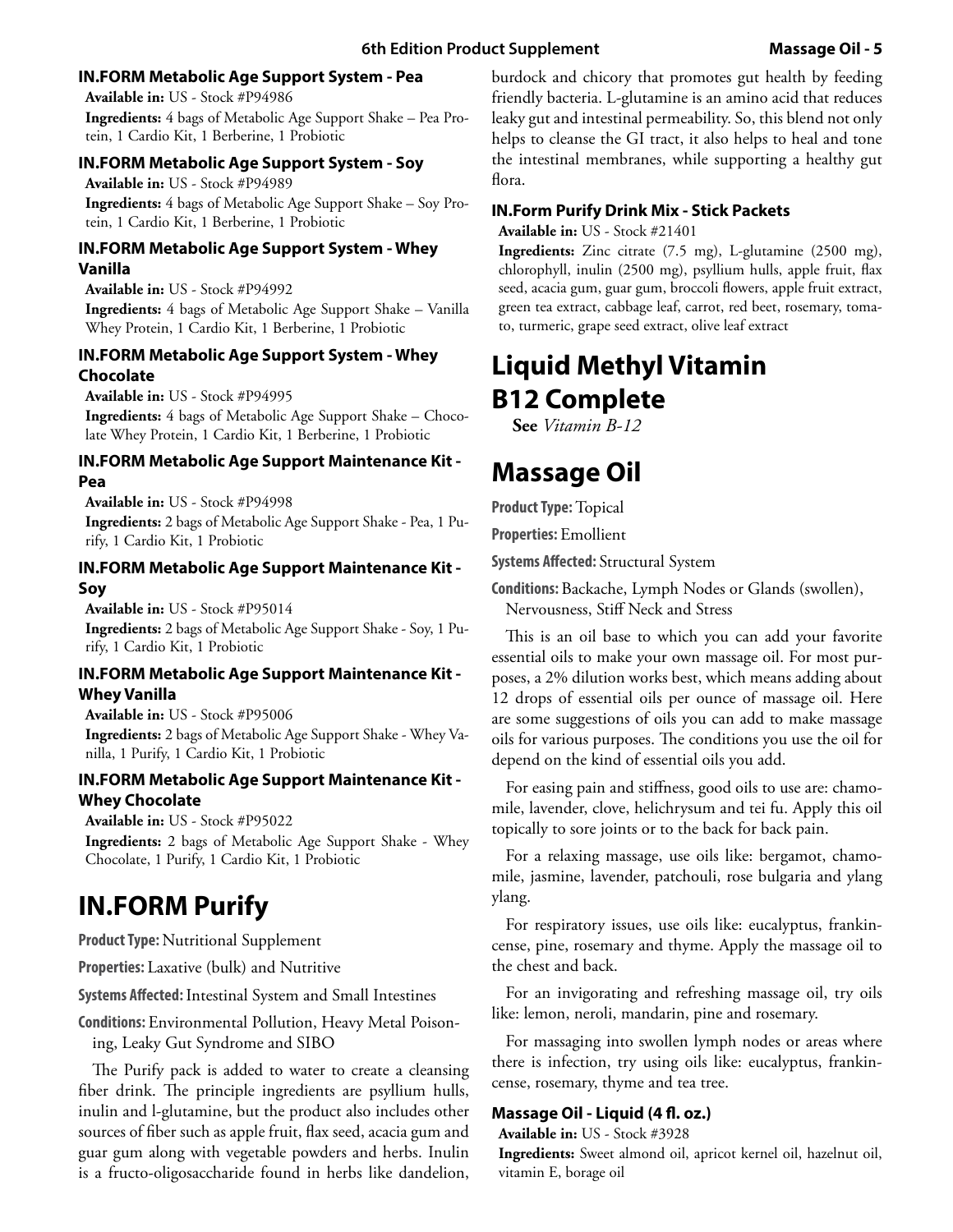### **Methyl Combo**

**Product Type:** Nutritional Supplement

**Properties:** Nutritive

**Systems Affected:** Liver, Mitochondria and Nervous System

**Conditions:** Anemia, Angina, **Birth Defects (prevention)**, Cancer (natural therapy for), Canker Sores, Cataracts, Cholesterol (low), Deafness, Depression, Dizziness, Hemochromatosis, Macular Degeneration, Memory and Brain Function, **Mental Illness**, **Numbness**, **Peripheral Neuropathy**, **Pernicious Anemia**, **Pregnancy (herbs and supplements for)**, **Restless Leg Syndrome**, **Schizophrenia**, **Sore or Geographic Tongue** and **Vitiligo**

Methyl Combo contains highly active forms of vitamin B12 and folic acid, methylcobalamin and methylfolate. These vitamins aid in the production of the amino acid methionine. This formula can assist methylation one of the six phase two detoxification pathways. Problems with methylation can contribute to mental health issues like depression, aggression and schizophrenia. Folate tends to balance overmethylation, but under-methylation can also contribute to mental health issues. If Methyl Combo makes symptoms worse, try Sam-e. If Sam-e makes the problem worse, try Methyl Combo. Recommended dose is one capsule twice daily.

### **Methyl Combo - Capsule (60)**

**Available in:** US - Stock #21689

**Ingredients:** 1,000 mcg vitamin B12 (methylcobalamin) and 800 mcg folate (methyltetrahyrdrofolate calcium salt)

### **Orange Essential Oil**

**Product Type:** Essential Oil

- **Properties:** Antidepressant, Antiseptic, Antispasmodic, Cholagogue, Digestive Tonic, Invigorating, Lymphatic and Refreshing
- **Systems Affected:** Digestive System, Gall Bladder, Lymphatics and Nerves
- **Conditions:** Anxiety, Cramps and Spasms, Depression, Fat Metabolism (poor), Gas and Bloating, Insomnia and Irritability

The essential oil of sweet orange is both antifungal and antibacterial. It helps settle the stomach, easing cramps, constipation, gas and irritable bowel. It stimulates the flow of lymph and is helpful for soothing dry, irritated skin. It is sedative and antidepressant and may be helpful for easing anxiety and insomnia. It is a good oil to settle the digestive system and promote sleep in children as they tend to love the fragrance. Emotionally, the fragrance helps promote happiness and laughter and is good for those who take themselves too seriously. It aids cheerfulness and optimism and eases fears and self-doubts. Orange oil is non-toxic and

non-irritating. See suggestions for use under Aromatherapy (pg 190).

### **Orange, Organic EO - Essential Oil (15 ml)**

**Available in:** US - Stock #3839 **Ingredients:** 100% pure, organically grown Citrus sinensis peel oil. Cold pressed.

### **Prosper Success Blend**

**Product Type:** Essential Oil

**Properties:** Calmative, Grounding and Relaxant

**Systems Affected:** Brain, Immune System and Nerves

**Conditions:** Anxiety, Irritability and Stress

The oils in this blend are very grounding, helping a person become more relaxed and centered. They promote a calm, but alert state of mine. The myrrh and frankincense in this blend have been used as aids for meditation or spiritual purification. This blend has a lot of immune-boosting action and can also help to boost self-esteem and self-confidence. It could also be helpful topically for skin infections.

See suggestions for use under Aromatherapy (pg 190).

**Warnings:** Not for internal use.

### **PROSPER Success EO Blend - Essential Oil (15 ml)**

**Available in:** US - Stock #3838

**Ingredients:** 100% pure oils of Citrus sinensis (Orange) peel, Cedrus atlantica (Atlas cedar), Cinnamomum zeylanicum (Cinnamon) bark, Tsuga Canadensis (Spruce) leaf, Eugenia caryophyllata (Clove) bud, Lavandula angustifolia (Lavender) flower, Boswellia carteri (Frankincense) gum resin, Commiphora myrrha (Myrrh) gum resin and Pogostemon cablin (Patchouli) leaf.

## **Purity Refreshing Blend**

**Product Type:** Essential Oil

**Properties:** Antiseptic, Disinfectant and Refreshing

**Systems Affected:** Immune System and Nerves

**Conditions:** Confusion and Fatigue

This is a very refreshing blend with a very uplifting quality to it. It's also a great natural disinfectant, which can be used for household cleaning. It brightens the mood and helps clear the mind.

See suggestions for use under Aromatherapy (pg 190).

### **PURITY Refreshing EO Blend - Essential Oil (15 ml)**

**Available in:** US - Stock #3972

**Ingredients:** 100% pure essential oils of Tsuga canadensis (Spruce) leaf, Citrus x limon (Lemon) whole fruit, Citrus x aurantifolia (lime) peel, Lavandula x intermedia (Lavandin) flowering top, Melaleuca alternifolia (Tea Tree) leaf, Cymbopogon citratus (Lemongrass) leaf, Cymbopogon nardus (Citronella) leaf, Mentha piperita (Peppermint) leaf and flower.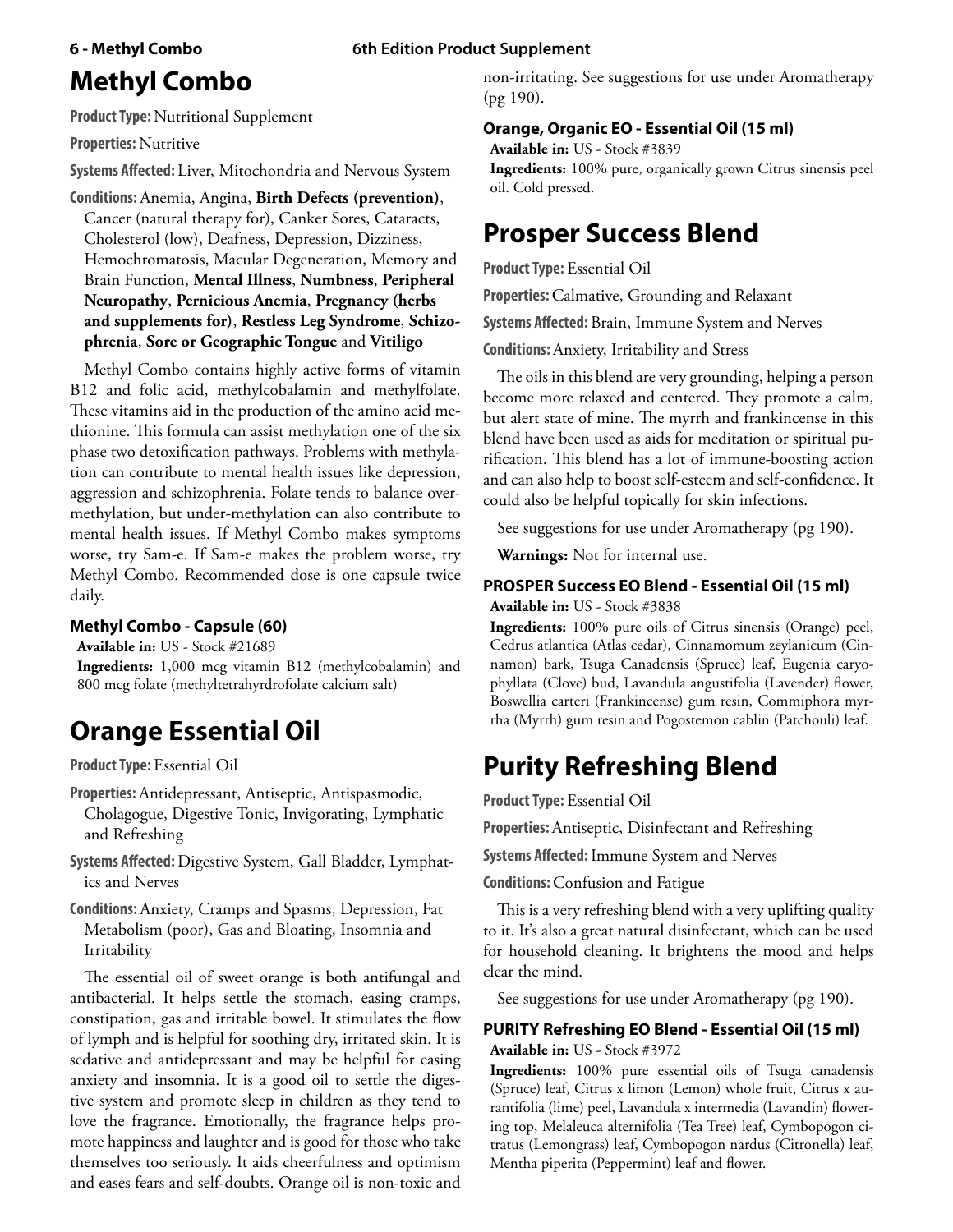### **Relief Settling Blend**

**Product Type:** Essential Oil

**Properties:** Anti-emetic and Digestant

**Systems Affected:** Digestive System and Stomach

**Conditions:** Gas and Bloating, Indigestion, Motion Sickness and Nausea and Vomiting

This blend helps to settle the stomach, reducing gas, bloating, indigestion and nausea. It can also be helpful for motion sickness.

See suggestions for use under Aromatherapy (pg 190).

### **RELIEF Settling EO Blend - Essential Oil (15 ml)**

#### **Available in:** US - Stock #3837

**Ingredients:** 100% pure oils of Zingiber officinale (Ginger) root, Illicum verum (Star anise) fruit, Mentha piperita (Peppermint) leaf and flower, Cymbopogon citratus (Lemongrass) leaf, Artemisia dracunculus (Tarragon) aerial parts, Foeniculum vulgare (Fennel) seed, Juniperus communis (Juniper) berry and Pogostemon cablin (Patchouli) leaf.

### **Renew Releasing Blend**

**Product Type:** Essential Oil

**Properties:** Cerebral Tonic, Invigorating and Sympathomimetic

**Systems Affected:** Brain and Nerves

**Conditions:** Attention Deficit Disorder, Concentration (poor), Confusion and Fatigue

The citrus notes in this blend are invigorating and uplifting, helping to overcome sluggishness and fatigue. It stimulates the mind, while calming the nerves. A good blend for someone who feels exhausted or depleted or for calming people with ADHD (parasympathetic nervous system dominance).

See suggestions for use under Aromatherapy (pg 190).

### **RENEW Releasing EO Blend - Essential Oil (15 ml)**

**Available in:** US - Stock #3852

**Ingredients:** 100% pure oils of Citrus x limon (lemon) whole fruit, Citrus x paradisi (grapefruit peel), Cupressus sempervirens (cypress) leaf, Laurus nobilis (laurel) leaf, Rosmarinus officinalis (wild Rosemary) leaf, Juniperus communis (juniper) berry.

### **Shine Energizing Blend**

**Product Type:** Essential Oil

**Properties:** Invigorating and Refreshing

**Systems Affected:** Nervous System

**Conditions:** Apathy and Fatigue

This stimulating blend can be helpful to pick up your energy in the early morning or during an afternoon energy slump. It uplifts the mood and helps to balance your emotions. Comes pre-diluted in a convenient roll-on bottle.

### **SHINE Energizing Essential Oil Blend Roll-On**

**Available in:** US - Stock #21582

**Ingredients:** 100% pure essential oils of Citrus x paradisi (Grapefruit) peel oil, Mentha piperita (Peppermint) leaf and flower oil, Rosmarinus officinalis (Wild Rosemary) leaf oil, Cedrus atlantica (Atlas cedar) wood oil, Citrus x limon (Lemon) whole fruit oil and Pinus sylvestris (Pine) needle oil, blended in a 1:1 ratio with Nature's Sunshine Carrier Oil.

### **Stixated**

**Product Type:** Nutraceutical

**Properties:** Appetite Suppressant

**Systems Affected:** Pancreatic Tail

**Conditions:** Addictions (sugar or refined carbohydrates), **Appetite (excessive)** and Weight Loss

Stixated is a stick pack beverage that can be consumed to help reduce cravings between meals. It helps promote a feeling of fullness and is used to assist in weight loss. It contains chromium to help balance blood sugar levels and a standardized extract of hydroxycitric acid (HCA) from Garcinia cambogia. HCA may help promote feelings of fullness. It also contains prebiotics to feed friendly flora. Pour the contents of one packet into 16 ounces of water and stir. Consume one packet or more daily between meals when you feel hungry.

#### **Stixated - Can - Stick Packets**

**Available in:** Canada - Stock #7540 **Ingredients:** Same as Stock #6540-5

#### **Stixated - Packets**

**Available in:** US - Stock #6540

**Ingredients:** Chromium (picolinate) 600mcg, garcinia fruit rind extract, FOS, natural flavors (raspberry, açaí berry, huckleberry, blueberry), citric acid, grape skin extract, stevia leaf extract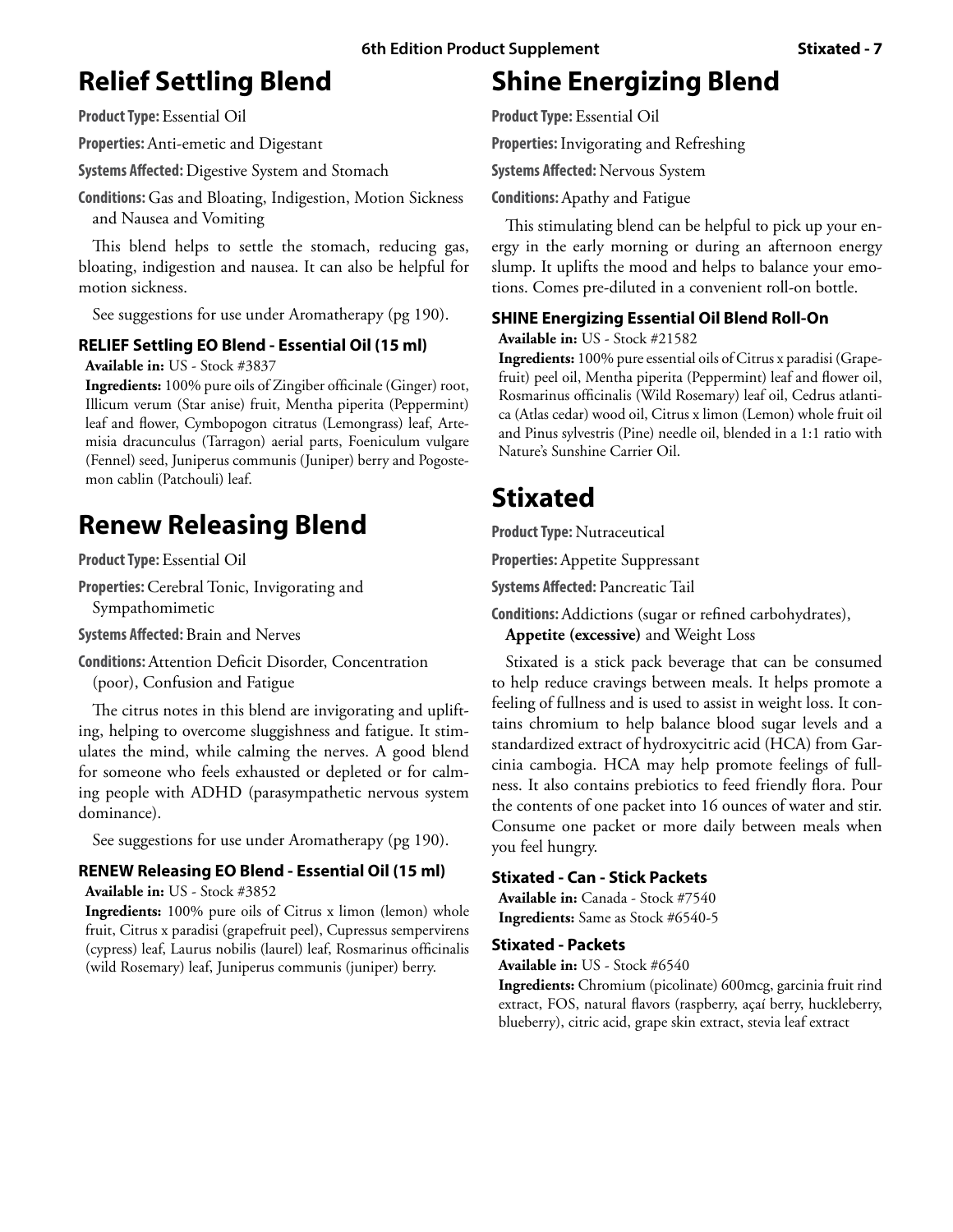### **Sweet FX**

**Product Type:** Nutraceutical

**Properties:** Antidiabetic and Relaxant

**Systems Affected:** Nervous System, Pancreatic Tail and Small Intestines

**Conditions:** Addictions (sugar or refined carbohydrates),

**Sugar Cravings** and Weight Loss

Sweet FX is designed to help manage sugar cravings during weight loss. It helps to balance blood sugar levels and also contains L-arabinose, which helps block absorption of sugar. The amino acid L-theanine also helps to reduce feelings of stress, which may help reduce cravings for sweets that are emotionally based. Suggested use is to take 3 capsules once daily, preferably before your largest meal, which is dinner for most people.

### **Sweet FX™ - Capsule (90)**

**Available in:** US - Stock #3068

**Ingredients:** Chromium (food bound) 125mcg, l-arabinose, ltheanine, cinnamon bark

### **Ultra Therm**

**Product Type:** Nutraceutical

**Properties:** Stimulant (metabolic)

#### **Conditions:** Weight Loss

The Ultra Therm products are thermogenic formulas designed to stimulate metabolism to aid in weight loss. There is a version with green coffee bean extract and green tea and a caffeine free version.

**Warnings:** Excessive use of caffeine in any form can contribute to anxiety and insomnia.

### **Ultra Therm™ - Capsule (120)**

**Available in:** US - Stock #3077

**Ingredients:** Green tea leaf extract, Sustained Release Energy Blend (caffeine, guarana seed extract, yerba mate leaf extract), green coffee bean extract

### **Ultra Therm CF - Capsule (120)**

**Available in:** US - Stock #3079

**Ingredients:** Sphaeranthus indicus flower, Garcinia mangostana fruit, hesperidin bioflavonoid extract, green tea leaf extract, rhodiola root extract, green coffee bean extract

### **Vitamin B-12**

**Product Type:** Nutrient

**Properties:** Nutritive

**Systems Affected:** Blood, Brain, Ears, Nerves and Taste

**Conditions:** Acquired Immune Deficiency Syndrome, Adrenal Fatigue, Alzheimer's Disease, **Anemia**, Body Odor, **Burning Feet or Hands**, Canker Sores, Celiac Disease, Cholesterol (low), Coordination, Cystic Fibrosis, Dehydration, Depression, Dermatitis, Dizziness, **Energy (lack of)**, Eyes (spots before), Hangover, Headache (cluster), Heart Fibrillation or Palpitations, **Hemochromatosis**, Memory and Brain Function, Nervousness, Neuralgia and Neuritis, Numbness, **Pap Smear (abnormal)**, **Pernicious Anemia**, Restless Leg Syndrome, Schizophrenia, Sore or Geographic Tongue, Tinnitus and Vitiligo

B-12 is essential for normal formation of red blood cells, metabolism and the nervous system. It acts as a cofactor or essential component in DNA synthesis. This makes B-12 important for the production of all cells in the body, the full development of red blood cells, normal myelination or covering of nerve cells and the production of neurotransmitters. B-12 promotes normal growth development and is responsible for binding with calcium for calcium uptake and utilization. It is not found in plant foods, so total vegetarians typically need supplementation and become anemic without this vitamin. Anyone who smokes, has digestive insufficiencies or is on an acid-blocking agent will need to supplement with this vitamin as well.

Liquid Methyl Vitamin B-12 Complete contains mythylcobalamin, the most easily assimilated form of B-12 plus other B vitamins that work synergistically with B-12. Bvitamins are critical to energy production in the mitochondria, nervous system function and numerous other body processes. Take 17-18 drops daily. Hold under the tongue for 30 seconds before swallowing. This dose provides 1,000 mcg of vitamin B-12.

**Warnings:** No known toxicity, even in very large doses. Anti-gout drugs, anticoagulant drugs and potassium supplements may block absorption of vitamin B-12.

### **Methyl Vitamin B12 Complete - Liquid (2 fl. oz.)**

**Available in:** US - Stock #21690

**Ingredients:** Niacin, vitamin B6 (pyridoxine), vitamin B12 (methylcobalamin), riboflavin (B2), thiamin (B1) mononitrate, water, sorbitol, vegetable glycerin, natural flavors, citric acid, sodium bicarbonate, malic acid, potassium sorbate and sodium benzoate